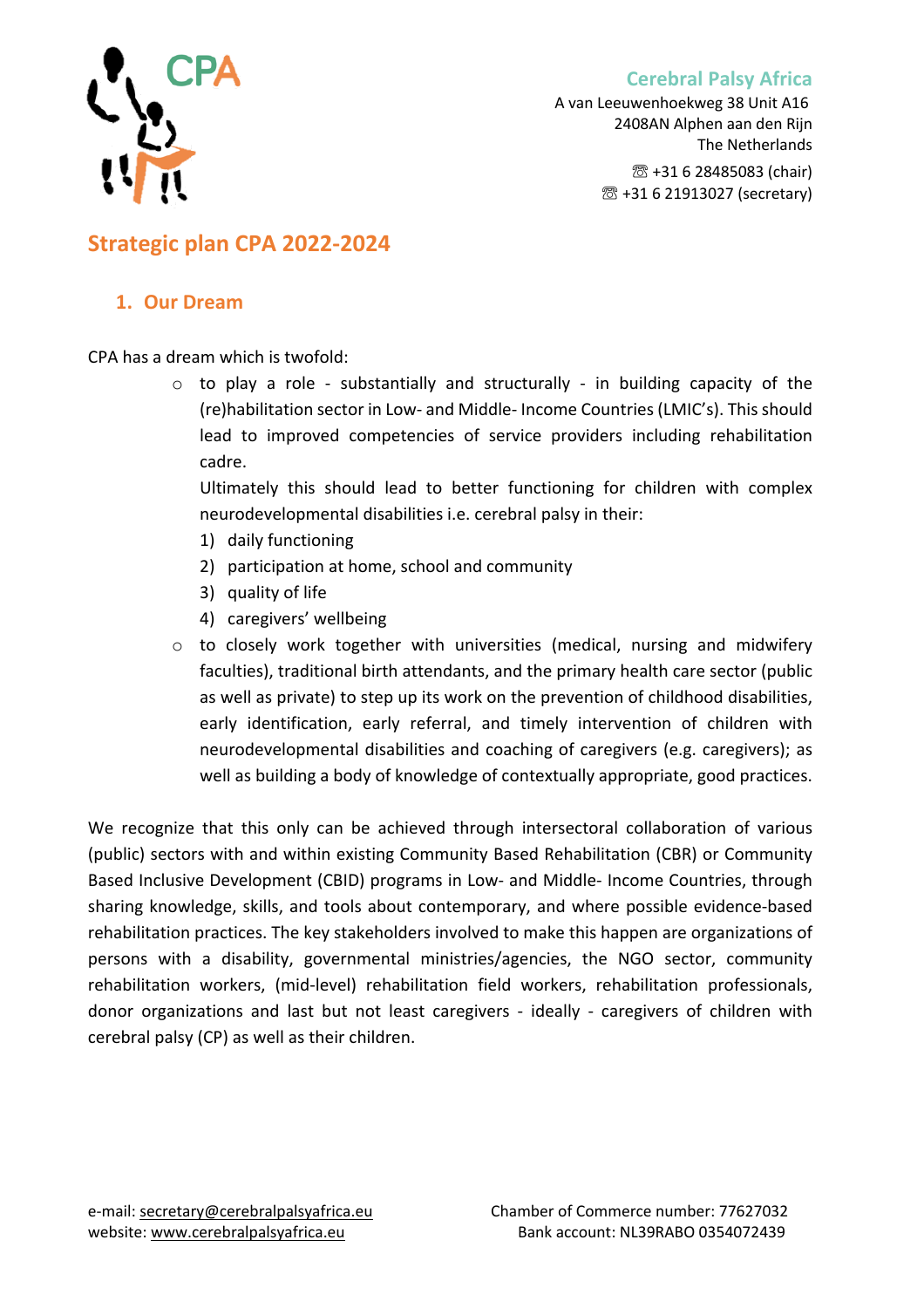



A van Leeuwenhoekweg 38 Unit A16 2408AN Alphen aan den Rijn The Netherlands ☏ +31 6 28485083 (chair) ☏ +31 6 21913027 (secretary)

#### **1.1. Our Values**

- 1. We support existing reputable local organisation. This implies that we don't fund the employment of their staff members. We thus integrate new approaches in existing programmes.
- 2. The approach which we plan to integrate into existing curricula and trainings focuses on functionality and family-centred care.
- 3. Whatever we do we ensure that it is cost-effective.
- 4. These principles contribute to a systems change within the countries where we work
- 5. We aim at scalable service development.
- 6. We work with local country representatives since we believe that ownership is vital to success.

## **2. CPA programme-countries**

The selection of the 3 African countries - i.e. Ethiopia, Ghana and Uganda - is formed by the availability of resources (manpower as well as structures and systems), existing contacts and opportunities. However, we realise that within the history of CPA contacts exist with other countries as well: namely Malawi, Nigeria, South Africa and Zambia.

While concentrating on a number of African countries we are temporarily active in Vietnam since we took over the Butterfly basket a foundation which has been working in the same field in this country for 13 year. We developed a new relationship with the Friendship Foundation active in Bangladesh

## **3. Our mission**

CPA aims to improve the quality of life of children with cerebral palsy - specifically the most severe cases - and their caregivers through better interventions and services provided by wellequipped staff working in Community-Based Rehabilitation (CBR) programmes.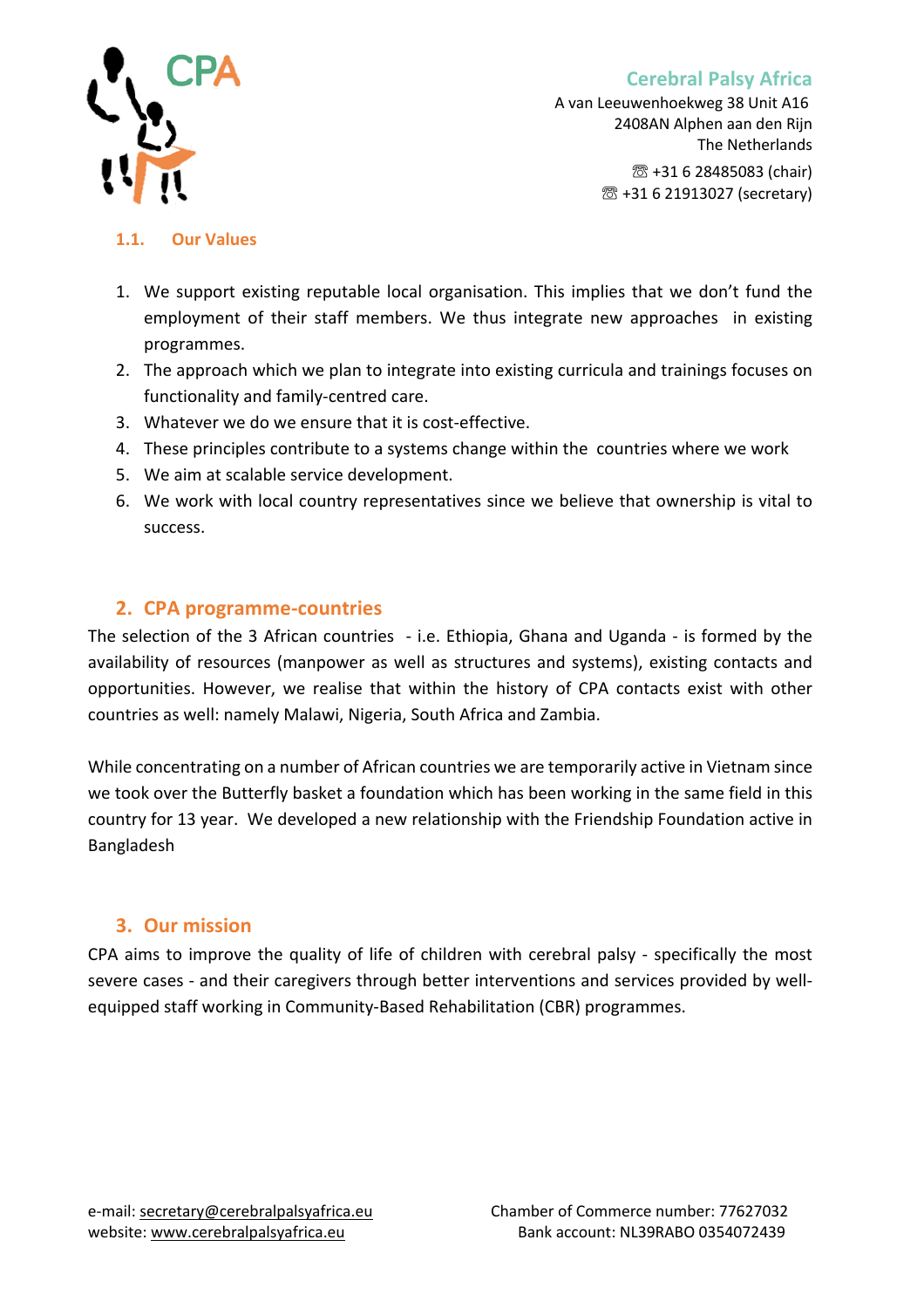

A van Leeuwenhoekweg 38 Unit A16 2408AN Alphen aan den Rijn The Netherlands ☏ +31 6 28485083 (chair) ☏ +31 6 21913027 (secretary)

## **4. Context and justification of key elements in CPA's multi annual plan**

#### **4.1 Context**

A large number of caregivers of children with CP born in Low- and Middle-Income Countries (LMICs), are struggling to come to terms with the challenges of managing their life and bringing up their children in the best way possible, especially while living in poverty and dealing with stigma and discrimination. This is often a lifelong challenge starting from birth to adulthood.

There is a substantial difference between the prevalence and severity level of CP among highand low- and middle-income countries. According to a study in Bangladesh, the incidence rate of cerebral palsy in Bangladesh is more than double that of Australia (3.4 versus 1.4 per 1000). Almost two times more Bangladeshi children have significant motor deficits (GMFCS IV–V = 43.6%, as compared with 26% in Australia), and 78.2 percent receive no rehabilitation at all. This is undoubtedly related to a lack of access to preventive and rehabilitation services in low- and middle-income countries<sup>1</sup>. This demonstrates that investing on prevention, early detection, and proper rehabilitation services for children with CP in low-income countries such as Ethiopia and Ghana could have a significant impact on decreasing the incidence and severity level, as well as improving the quality of life of the affected children.

While the needs of children with CP and their caregivers are enormous and well documented, the tragedy is that (human- and material-) resources for appropriate interventions needed for these children and their caregivers are extremely scarce in LMICs. Albeit of progress being made over the past 40 years, there is still a shortage of knowledge, adequate skills and available information about CP in terms of prevention, identification, causes, prognosis, and effective interventions in these countries. The reality of these countries is that:

- there is often not the needed knowledge and equipment for early and accurate diagnoses to provide caregivers with accurate information about what a certain diagnosis means for the child, the child's development, needed interventions and prognosis about the future.
- often, interventions are not needs-based (i.e. person-centred and family-based);
- there is a serious shortage of available and competent workforce (such as community rehabilitation workers and/or (mid-level) rehabilitation field workers) who work in the

<sup>&</sup>lt;sup>1</sup> van Zyl C, Badenhorst M, Hanekom S, et al. Unravelling 'low-resource settings': a systematic scoping review with qualitative content analysis. BMJ Global Health 2021;6:e005190. doi:10.1136/ bmjgh-2021-005190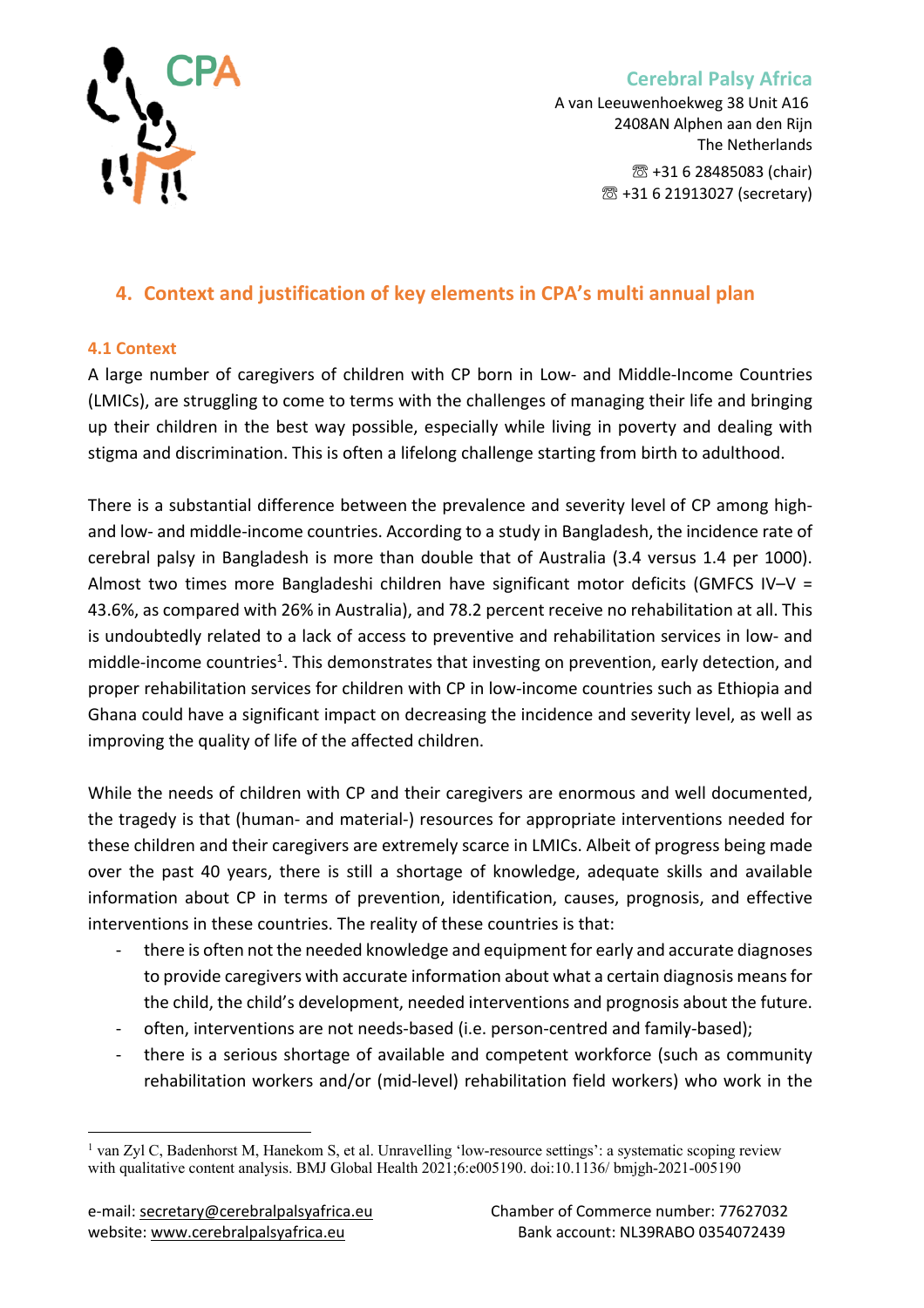

A van Leeuwenhoekweg 38 Unit A16 2408AN Alphen aan den Rijn The Netherlands ☏ +31 6 28485083 (chair) ☏ +31 6 21913027 (secretary)

public sector and who are willing or able to provide quality services to this category of children. Very limited opportunities are available for specialisation especially with regard to paediatrics.

- even if there are rehabilitation professionals available, they often use outdated, nonneeds based, and/or painful or harmful intervention methods while working with these children due to lack of (continuous) professional education.
- they seriously miss well-trained and sufficient numbers of community rehabilitation workers and/or (mid-level) rehabilitation field workers able to provide tangible support to caregivers and their children, early detection and intervention and timely referral within a network of stakeholders to ensure strong care pathways and continuum of care, because such type of care and rehabilitation is often not available e.g., in remote areas.
- much needed  $-$  and even the most basic  $-$  appropriate assistive technology (AT) is not available nor accessible often because of its high costs involved in getting such technology. When there is AT available, it is often imported, of limited sizes to provide good support. Personnel from AT workshops are inventive, but wish to increase knowledge, skills and material resources to provide appropriate support.
- these children especially the severely disabled children  $-$  are not seen and heard by politicians, policymakers and planners, and even not always by organisations of people with disabilities since they may be more interested in quick results.
- in addition, there are serious barriers to acceptance of the idea of investing in self-care by service providers and planners. These could for instance be based on vested interests from the side of professionals. They may see such an approach as being against their own financial/economic interests. Besides, it requires (drastic) changes in power structures i.e. the therapist not on top of the rehabilitation process but serving the interests of caregivers

#### **4.2 Key Elements**

#### **4.2.1 Prevention**

Although CP in many cases cannot be prevented, there are established and evidence-based prevention methods for certain causes of Cerebral Palsy <sup>2</sup>. However, their applicability has been limited to high-income countries because of a lack of awareness and services in low-income countries. In CPA programme-countries like Ethiopia, Ghana and Uganda, health professionals

<sup>2</sup> Namaganda LH, Almeida R, Kajungu D, Wabwire-Mangen F, Peterson S, Andrews C, et al. (2020) Excessive premature mortality among children with cerebral palsy in rural Uganda: A longitudinal, population-based study. PLoS ONE 15(12): e0243948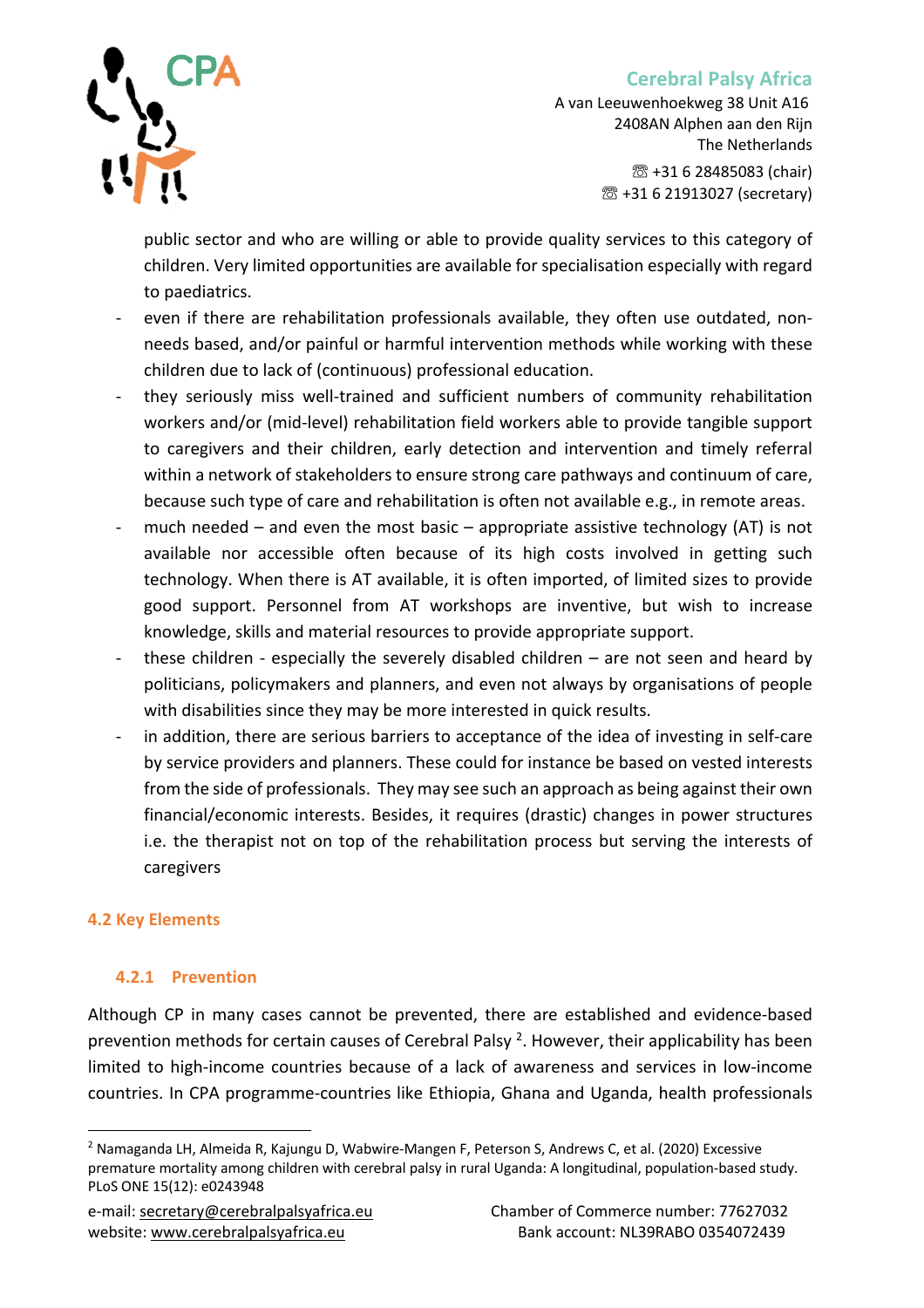

A van Leeuwenhoekweg 38 Unit A16 2408AN Alphen aan den Rijn The Netherlands ☏ +31 6 28485083 (chair) ☏ +31 6 21913027 (secretary)

and the public are often unaware of these prevention efforts. One of the key areas for CPA to work on is raising awareness and advocacy on the prevention of CP. Some activities to address this could include.

- Providing training for health care professionals (formal ones and informal ones such as traditional birth attendants) on prevention methods of CP.
- Educating community health and community rehabilitation workers and/or (mid-level) rehabilitation field workers about prevention
- Work with primary health centres in the community
- Raising awareness through mass media and local information sharing systems.
- Influencing curricula of relevant training programmes at universities and training colleges.

## **4.2.2 Early identification, diagnosis, and treatment**

Unfortunately, most children with CP in low-income areas are diagnosed (too) late: usually after the critical period when optimal neuroplasticity of the developing brain has passed or when timely intervention is not provided for health issues, leading to worse e.g., with meningitis, jaundice, malaria, epilepsy. The first 1000 days of life are critical for neurological development. During this time, the brain is developing at rapid speed making it the ideal time to harness neuroplasticity. Evidence shows greater benefit from early versus later intervention in CP. Early detection and intervention are therefore crucial for optimizing both motor and functional outcomes of children with CP.

There are several ways to promote early intervention and detection for children with CP. In lowand middle-income counties such as Ethiopia, Ghana, and Uganda, with proper training and support, CBR programmes, community centres and primary health care centres could play a very important role in this. One of the areas for CPA work will be to facilitate and promote contextualized and efficient early identification and intervention for children with CP and to strengthen networks and referral pathways for early identification and – intervention.

#### **Strategies to identify children with CP and those at risk of developing CP in the community.**

- Train and provide tools to (health) professionals at rural primary health care centres to identify, diagnose and refer children with  $\mathsf{CP}^3$ .

<sup>3</sup> Karim, T., Scherzer, A., Muhit, M., Badawi, N., & Khandaker, G. (2019)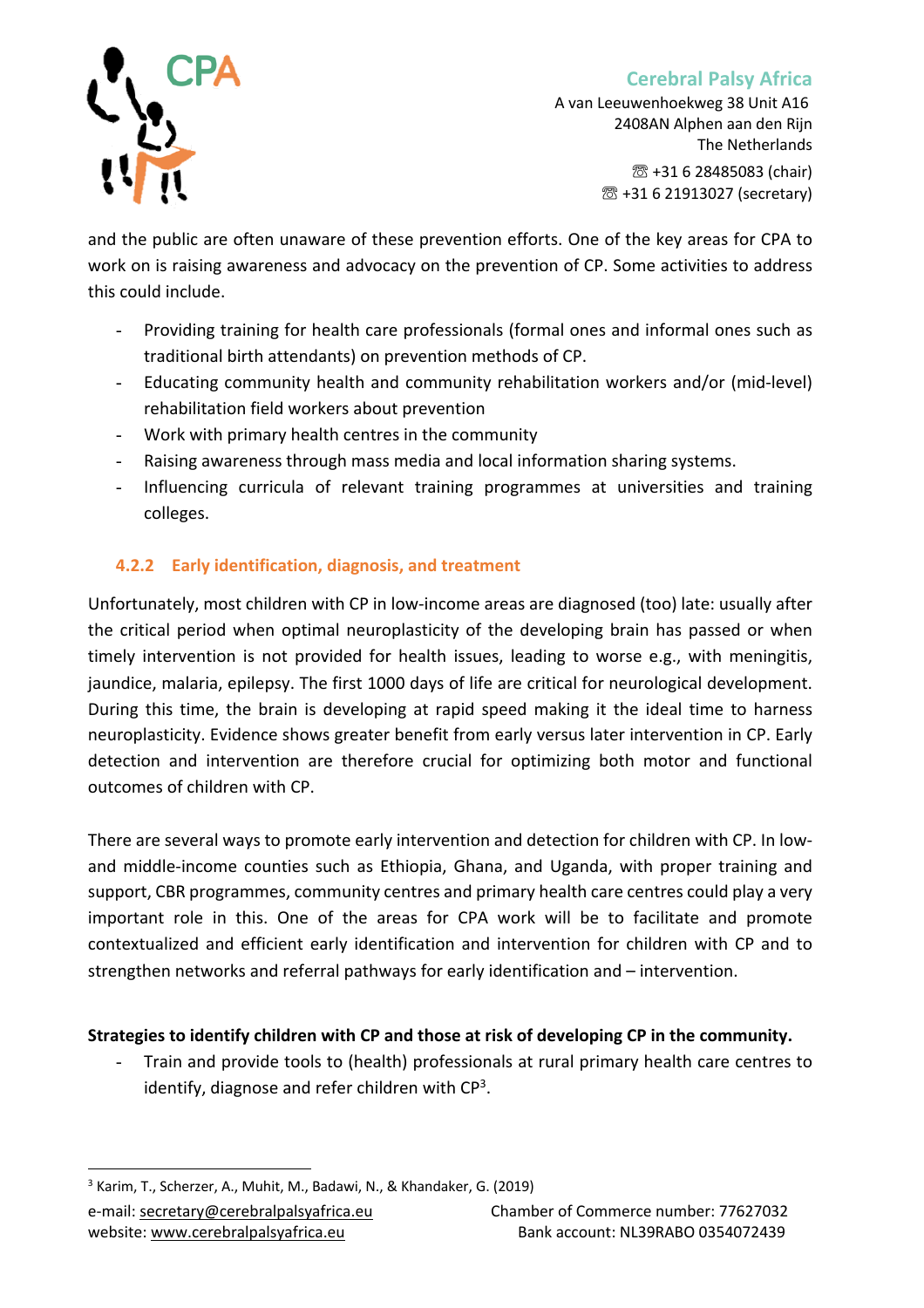

A van Leeuwenhoekweg 38 Unit A16 2408AN Alphen aan den Rijn The Netherlands ☏ +31 6 28485083 (chair) ☏ +31 6 21913027 (secretary)

- Use of a Developmental Milestone Chart (DMC) to educate health care workers, community rehabilitation workers and/or (mid-level) rehabilitation field workers and stimulate referral for early diagnosis and intervention.
- Train and utilize health extension workers in countries like Ethiopia or community health workers, from existing structures, to identify and refer children and provide basic counselling to caregivers and basic intervention to the child, where needed with support of higher-level workers in primary health care or hospital. They mainly focus on awareness raising, prevention and referrals to primary level health care centres. While they do not provide treatment, they do deliver a range of other services to families. If properly trained, they can be very instrumental in early identification, referral, task shifting (e.g., after care or continued care from other professionals) services for those children and counselling and coaching of caregivers.
- Train and utilize staff from (local) early child development centres (or early childhood education centres) to identify and refer children and even improve their own services by being more disability inclusive.
- Utilize local community structures such as religious groups and social groups at the community level to identify and refer children.

The next step after identification is early intervention.

## **4.2.3 Community based early interventions**

In countries like Ethiopia, people with CP often don't have access to specialized rehabilitation services due to many reasons including financial constraints, transportation problems, and centres being located in hospitals in urban areas. One of the most effective ways to address this lack of access to specialized services is a strong focus on community-based early intervention and rehabilitation programmes. A study conducted in Bangladesh found that a community-based parent-led comprehensive early intervention and rehabilitation programme delivered by community health workers resulted in a promising positive functional and motor outcome for children with CP<sup>4</sup>. Such community- and family- centred programmes will have a substantial impact on the quality of life of children with CP and their caregivers. Caregivers of children with CP often experience a poor (health-related) quality of life and feel overwhelmed by the economic burden and their caregiving role. Community based programmes can benefit caregivers in reducing their burden and providing them with the skills and knowledge they need to effectively

<sup>4</sup> *Karim, T., Muhit, M., Jahan, I., Galea, C., Morgan, C., Smithers-Sheedy, H., ... & Khandaker, G. (2021). Outcome of Community-Based Early Intervention and Rehabilitation for Children with Cerebral Palsy in Rural Bangladesh: A Quasi-Experimental Study. Brain sciences, 11(9), 1189*.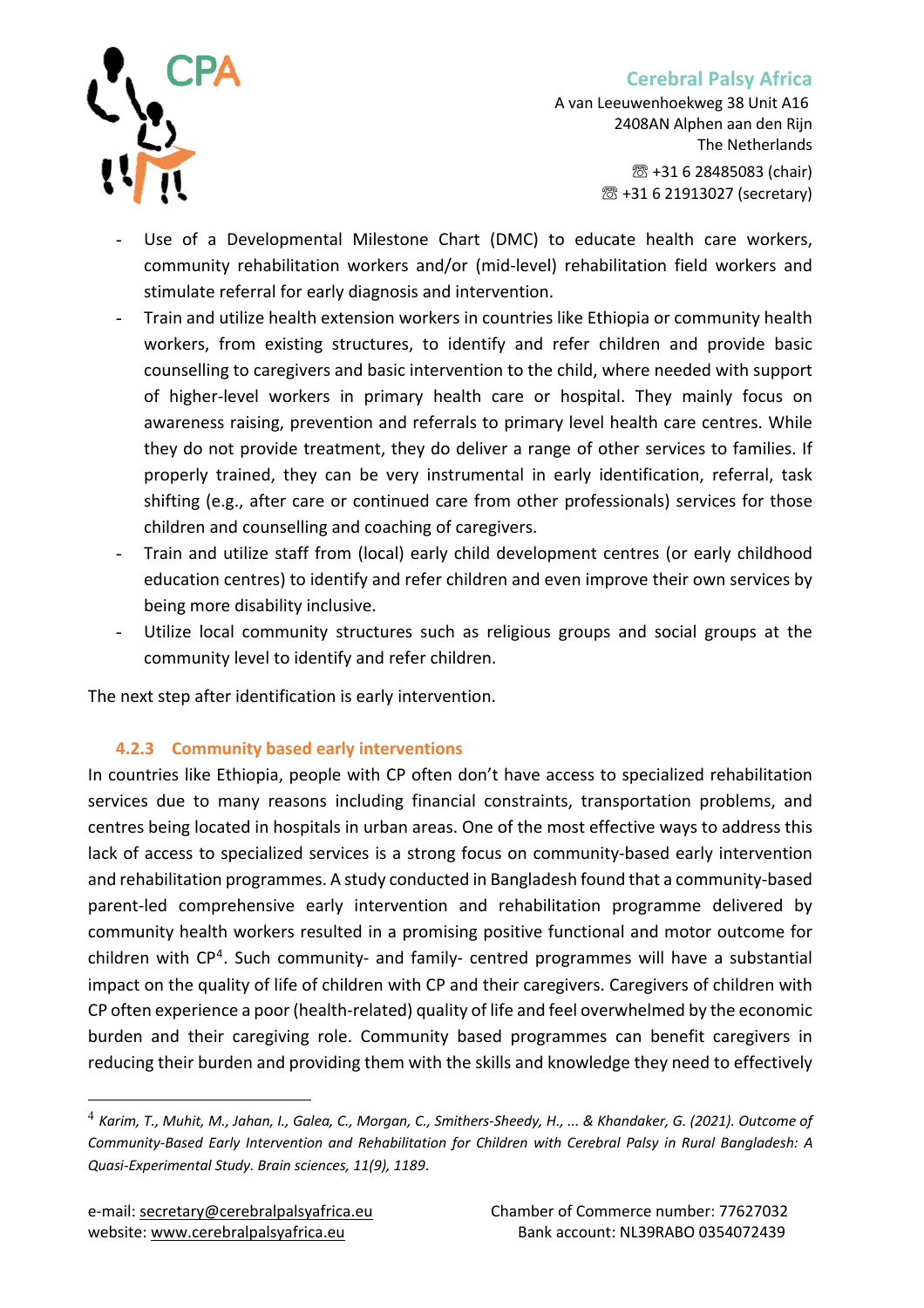

A van Leeuwenhoekweg 38 Unit A16 2408AN Alphen aan den Rijn The Netherlands ☏ +31 6 28485083 (chair) ☏ +31 6 21913027 (secretary)

support their children at home. The following paragraphs describe the types of services that CPA is focussing on for capacity building.

#### **Support Services**

Children with severe CP who are not accepted in school or who require more individual support, could benefit from support services such as day care, which are often lacking in the countries mentioned. In such a centre, they spend the day receiving therapy and participating in activities such as play, crafts, socializing and informal education. Such a centre should be the place where the caregivers or caregivers learn skills and knowledge to effectively support their children at home. They are also actively participating in the activities of the day care centre. CPA wishes to establish community-based early intervention and rehabilitation programs in countries such as Ethiopia and Ghana where such programmes are desperately needed, including these type of centres.

#### **Early Childhood Development**

Some countries have programs for early childhood development. Only few of these programs do include children with mild disabilities, but children with CP are usually not included or programs are not equipped (material and knowledge) to serve these children. However, there is an imminent need for capacity building of the staff of these centres by providing them with knowledge and tools in adequately including the child with CP in regular play and development activities.

#### **Improving the Quality of Rehabilitation Services for Children with CP**

According to collective experiences and observations of the CPA (advisory)board and their informal local representatives, many therapists are often not properly trained in the management of, and providing interventions for, children with CP. Universities teach outdated approaches and interventions for CP rehabilitation as they often don't have access to faculty members or specialists with knowledge and skills that follow up to date good practices and evidence-based practice. This problem can and should be addressed by providing continuous training and mentorship of professionals, university lecturing staff, as well as collaborating with universities and updating the curricula e.g. there are currently four physiotherapy and one occupational therapy training programme in Ethiopia; speech and language therapy training programmes are even more rare (mainly relevant because of nutrition and feeding issues). Professionals can become the trainers and coaches of the community rehabilitation workers and/or (mid-level) rehabilitation field workers.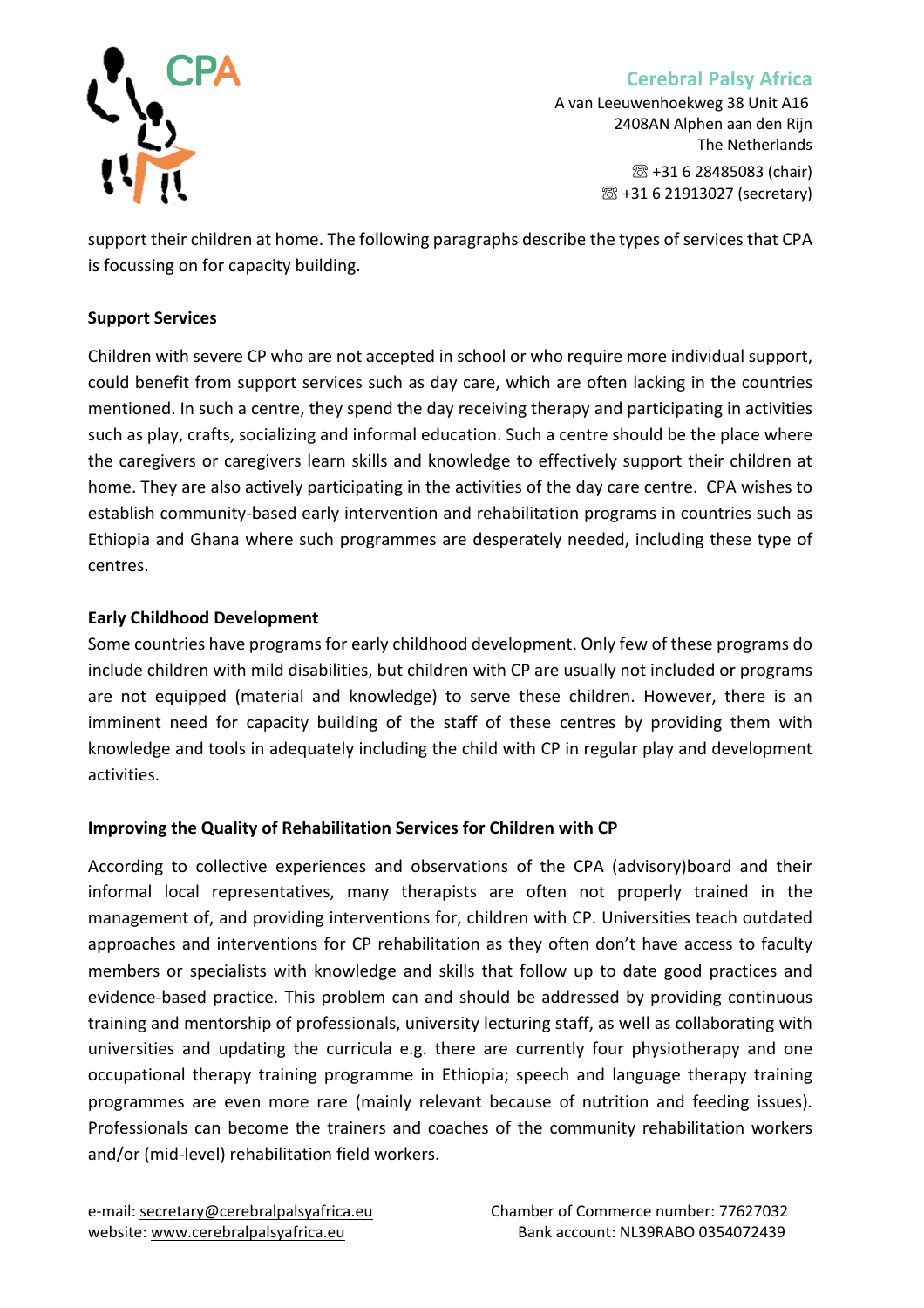

A van Leeuwenhoekweg 38 Unit A16 2408AN Alphen aan den Rijn The Netherlands ☏ +31 6 28485083 (chair) ☏ +31 6 21913027 (secretary)

#### **Facilitating and Building the Capacity of Parent Associations**

Sharing experiences, knowledge and skills can be an important strategy not only to relief burden and feel supported, but also to strengthen the voices of the caregivers in their lobby and advocacy for access to quality services, access to (health) information, inclusive education (from early childhood to higher education) and livelihood support. There are examples of successful parent associations in other parts of the world who even run their own day care centres.

#### **Income Generating Activities**

Compared with other children, children with disabilities are less likely to receive education, less likely to be employed as adults, less likely to start their own families and participate in community events, and more likely to live in poverty. This certainly applies to the target group of CPA: children with cerebral palsy. In many countries, the poverty gap between people with and without disabilities exceeds 20 percent. Further, when poverty is measured not merely by income but by multidimensional poverty measures – including health, living conditions, assets, education, employment, and various forms of social engagement – the gap is even larger. When the gap between what people with disabilities earn, and what they would be expected to earn if not disabled, is summed over all people with disabilities, the result is a measure of the loss in Gross Domestic Product (GDP) caused by disability. A report by the International Labour Organization (ILO) estimated that the loss in GDP in the countries they studied count up to 7% of the GDP. While those estimates are the result of lower earnings among adults with disabilities, many of whom acquired their disability after childhood, they do not account for the fact that people without disabilities might also be working less to care for family members with a disability.<sup>5</sup> It is therefore that CPA wishes to address not only the quality of life of the child but also that of the family and in particular the caregivers. We believe that this ideally should be an integral part of the establishment of small community day care centres where children can develop, learn, connect, enjoy life (see the section on day care centres) and caregivers/relatives are giving the freedom and opportunities to become involved in income generating activities. We wish to intensively collaborate with general community development programmes to help caregivers/relatives to raise an income, but it may be very well that we need to become even more active in this area of work.

#### **5. General Strategies**

The strategies which CPA employs are directed at:

- A) prevention of CP; and
- B) improvement of functioning and quality of life of children with CP and their parents (see next page for details).

<sup>5</sup> Combatting the Costs of Exclusion for Children with Disabilities and their Families, United Nations Children's Fund (UNICEF), New York, 2021.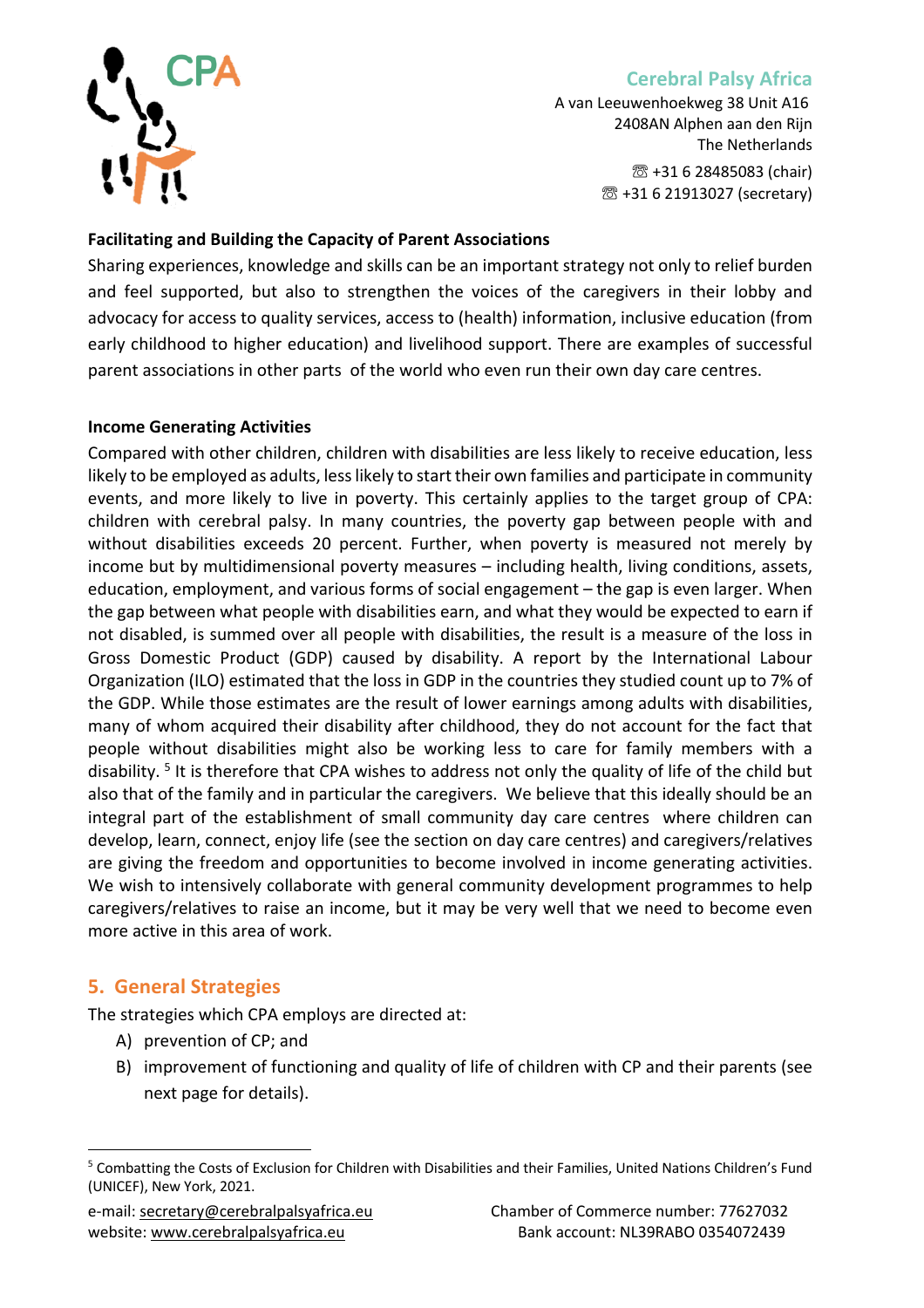



# **CEREBRAL PALSY AFRICA OVERVIEW OF CPA ETHIOPIA AND CPA GHANA PROJECTS**

**Main Strategies for project implementation: advocacy, community mobilization, capacity building, coaching, service provision, research, and documentation.**

# **Main project activities Part A Part B Prevention, early identification, and referral Evidence Based Rehabilitation services for children with CP and support services for parents Main Activities under part A Main Activities under part B**

• Establish a system for early identification and referral • Train local Master trainers in the contemporary approach for rehabilitation for children with cerebral palsy • Provide health care providers with the knowledge, skills, and tools they need to be able to identify children with cerebral palsy and provide education on prevention strategies. • Provide ongoing mentorship, and capacity building of the master trainers • Educate traditional and faith healers on the health condition of children with cerebral palsy and the importance of early referral to appropriate services. • Support, coaching and mentorship of CBR workers • Health Promotion • Health education, especially for adolescent girls, Improvement of nutritional status in community, Improvement in pre, peri and postnatal care. • Curriculum change in universities • Provision of functional therapy services for children with CP • Enabling participation and inclusion of children with CP in life activities • Socioeconomic empowerment and Support for parents (IGA, parent association establishment and psychosocial support for parents) **Main Stakeholders PART A Main Stakeholders PART B** Ministry of Health, Primary Health Care centers, hospitals, traditional and faith healers, health care professionals such as physicians, midwifes, nursing staff, health officers and traditional birth attendants. CBR programs Academic institutions Rehabilitation Professionals, Occupational Therapy, Physiotherapy, and Speech and Language therapy. Rehabilitation Professional Associations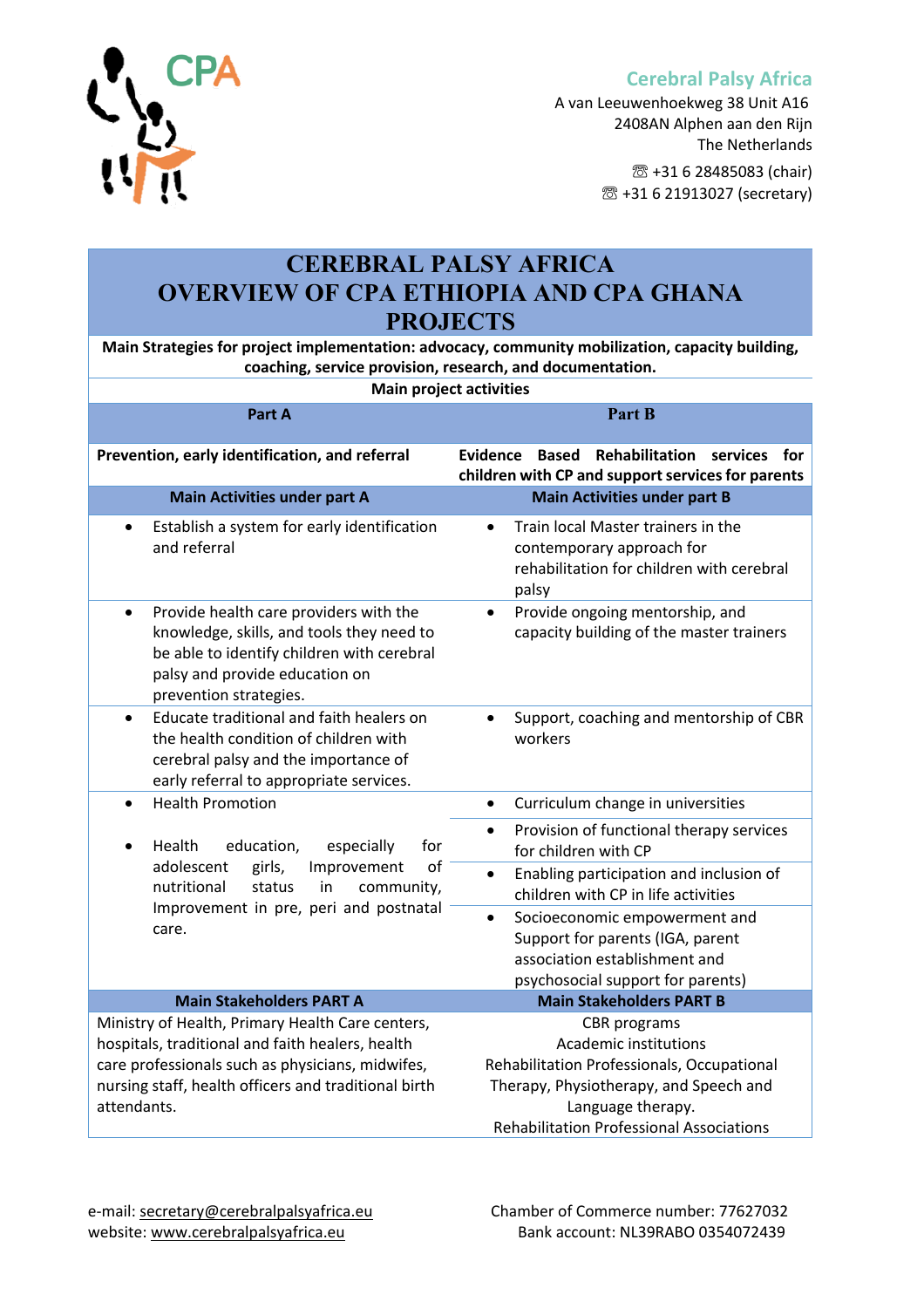



A van Leeuwenhoekweg 38 Unit A16 2408AN Alphen aan den Rijn The Netherlands ☏ +31 6 28485083 (chair) ☏ +31 6 21913027 (secretary)

## **6. Activities**

The following activities will be employed:

- a) Facilitate CP-expert networks on a country level, operating in line with the Community-Based Rehabilitation/ Community-Based Inclusive Development (CBR/ CBID) strategy; support initiatives to promote parent associations, and access to (early) education; support initiatives to make locally available and appropriate assistive devices.
- b) Capacitate Master-Trainers to implement acquired expertise and become practical trainers of trainers and coaches on functional rehabilitation for community rehabilitation workers and/or (mid-level) rehabilitation field workers who in return should be the coaches of caregivers, focussing on nurturing care, improving quality of life, coping and resilience, both of caregivers and their children living with CP.
- c) Where needed support governments in developing realistic policies on prevention, early identification and intervention and integrate this aspect within the training, - lobby and advocacy, and – the implementation of fieldwork.
- d) Evaluate and research:
	- 1) the effectiveness of functional interventions in the lives of children with CP in LMIC.
	- 2) access to and the efficacy of low-cost assistive devices.
	- 3) the results of coaching caregivers to (mentally and financially) cope with life in supporting their child.
	- 4) the impact of parent associations on the quality of life and on access to health and education services.
- e) Disseminate findings on concrete and practical evidence on our website, in newsletters and in publications in relevant journals.
- f) Contribute to raising awareness on the position of children, youth and young adults with CP among local and international stakeholders and policymakers; create attention for these children; improve the availability of appropriate services; and reduce the stigma attached to (having) children with CP.
- g) Build linkages for the participation of young adults with CP in livelihood activities.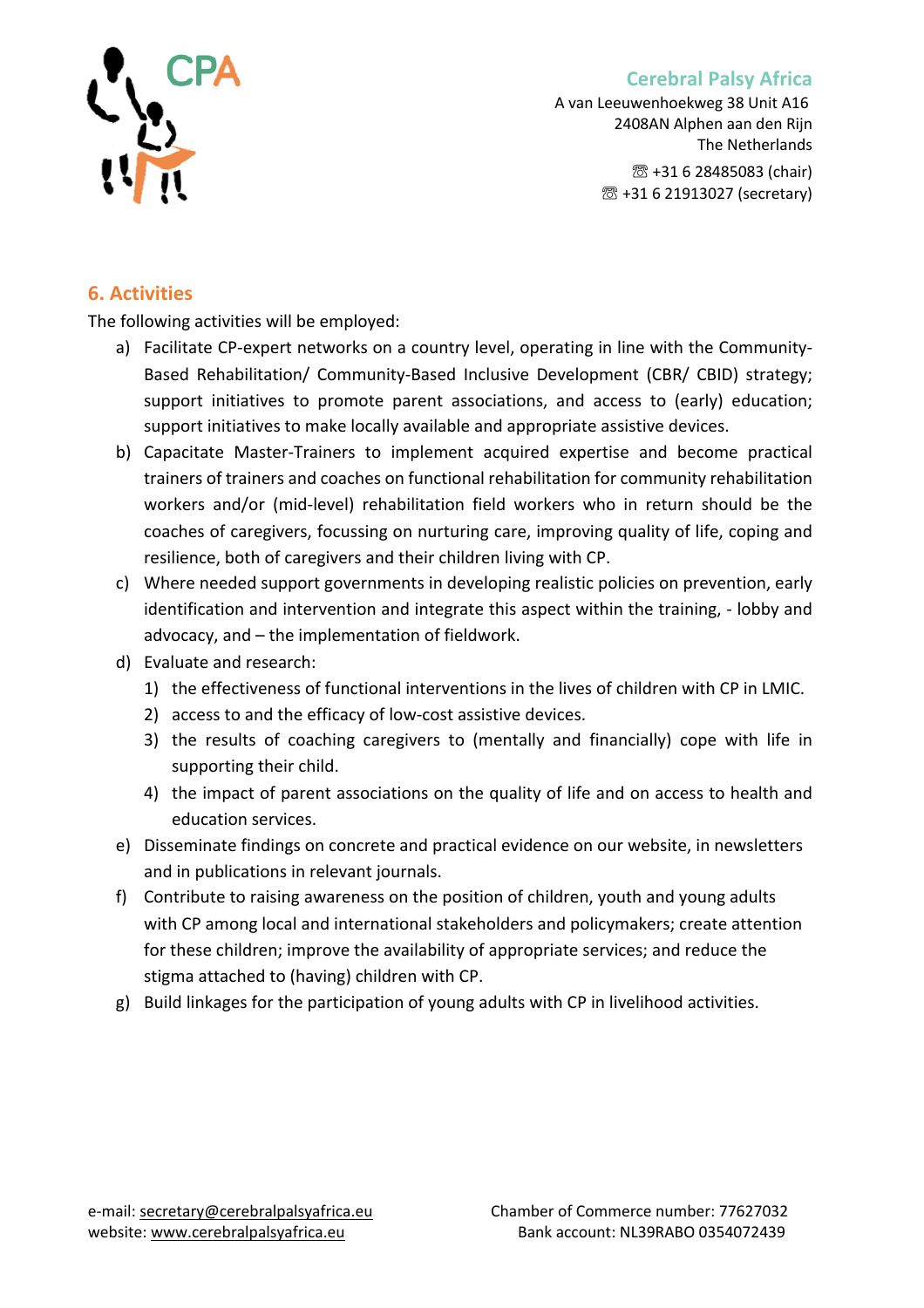A van Leeuwenhoekweg 38 Unit A16 2408AN Alphen aan den Rijn The Netherlands ☏ +31 6 28485083 (chair) ☏ +31 6 21913027 (secretary)





Structural and sustainable essential services directed at prevention, early identification and rehabilitation



**Building blocks**